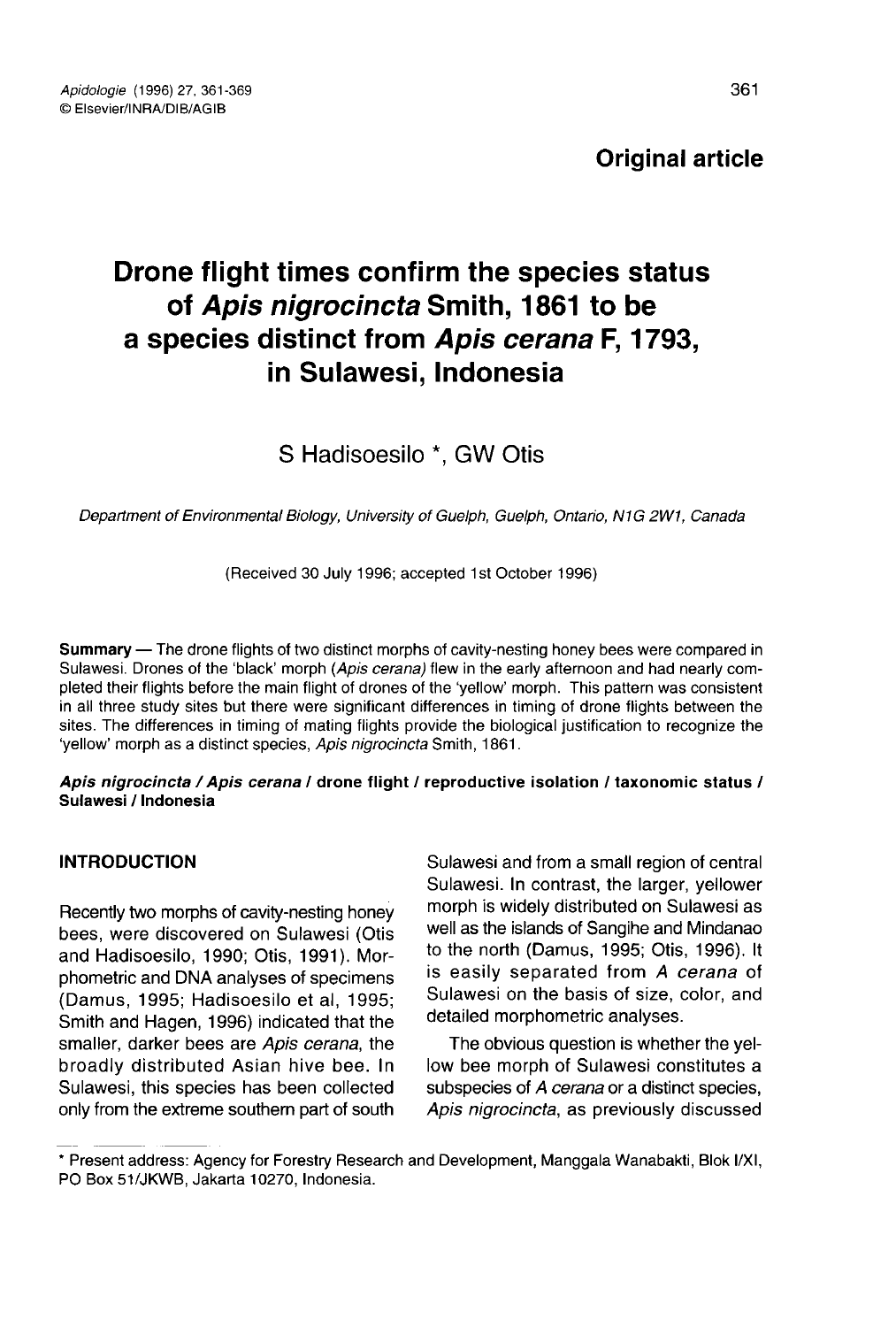by Hadisoesilo et al (1995). For convenience it will be tentatively referred to as 'A nigrocincta' throughout this paper. One relevant observation is that all specimens of cavity-nesting honey bees from Sulawesi have been clearly assignable to one morph or the other; no intermediate forms have been observed (Damus, 1995; Hadisoesilo et al, 1995; Hadisoesilo, unpublished data), including those sampled from two different areas of sympatry (Bontobulaeng area in south Sulawesi and Kamarora village in central Sulawesi). Contrasting with this is the preliminary observation that "there are no substantial differences in the male genitalia of the two morphotypes" (Otis, 1991). The objective of this study was to assess the species status of 'A nigrocincta' by comparing the timing of its drone flights with those of A cerana.

# MATERIALS AND METHODS

Drone flights were quantified in Palangisang and Bontobulaeng (south Sulawesi) and Kamarora/ Bobo (central Sulawesi; fig 1). Palangisang (PAL) is located 20 km NE of Bulukumba at elevation 200 m. Drone flights were monitored on one A cerana colony and one 'A nigrocincta' colony for 7 days, 17-23 August 1995 (table I). The black colony originated in Palangisang. Because 'A nigrocincta' does not exist in PAL, one colony was brought from Manipi (800 m elevation, 90 km NW of Palangisang) in January 1995. Bontobulaeng (BBL) is 30 km NW of Bulukumba at 420 m elevation and is within a zone of sympatry that extends over approximately 20 km (Hadisoesilo, unpublished data). One cerana colony (B-1) was moved from Palangisang in March 1995; the other cerana colony and three 'nigrocincta' colonies were endemic feral colonies transferred to hives in March and April 1995 (table I). Drone flights were observed for 15 days during the period of 5-27 September 1995. Kamarora (KR), at 650 m, is located 55 km SE of Palu in central Sulawesi; both morphs of bee occur in the village, but cerana is more common (Hadisoesilo, unpublished data). One cerana colony was observed. Because the only two known 'nigrocincta' colonies in KR lacked adult drones, a 'nigrocincta' colony was observed

in Bobo (BO), a village at 730 m situated 16 km NW of KR. KR and BO were considered a single study site. Observations were made from 17-20 November 1995 (table I).

Colonies were placed 150-500 m apart to reduce drifting of drones between them. One cerana and one or two 'nigrocincta' colonies were watched simultaneously by two or three people on observation days. Prior to data collection, we observed colonies of both morphs from 1200 to 1800 hours for 5 days to obtain preliminary information on timing of drone flights. The earliest observed departures of cerana and 'nigrocincta' drones occurred at 1245 and 1445 hours respectively. Consequently we initiated data collection at 1200 hours for cerana and 1400 hours for 'nigrocincta' to record all drone flights; on all days of data collection a minimum of 15 min passed before any drones took flight. After recording the time at which the first drones departed, we recorded the number of drones that entered each nest during 5 min intervals. Observations were terminated when 15 min had passed with no drones returning to colonies. Observers were 0.5-0.8 m from the hive entrances to enable drones to be readily counted without disturbing the colonies. Times were recorded in Central Indonesian Standard Time (GMT + 8 h). Because all locations were very close to 120° east latitude, data required no adjustment to solar zenith time prior to statistical comparisons.

Mean values are followed by standard errors of the means. Data on first drone departure, last drone entrance, and mean drone entrance times (after grouping data into 15 min intervals) of the two bee morphs were analyzed using oneway analyses of variance (Statistical Analysis System©, SAS Institute Inc). Location effects on these three parameters were analyzed with a two-way analysis of variance. Durations of the drone flight periods for the two morphs in the three locations were compared with a two-way analysis of variance after log-transformation of the data. The percentages of drones of both morphs that returned during the period of overlap (the period during which bees of both morphs were away from colonies on flights) were calculated. Proc GLM was used for all statistical analyses.

## RESULTS

At each of the three sites, the times of the first departures of drones, the last returns,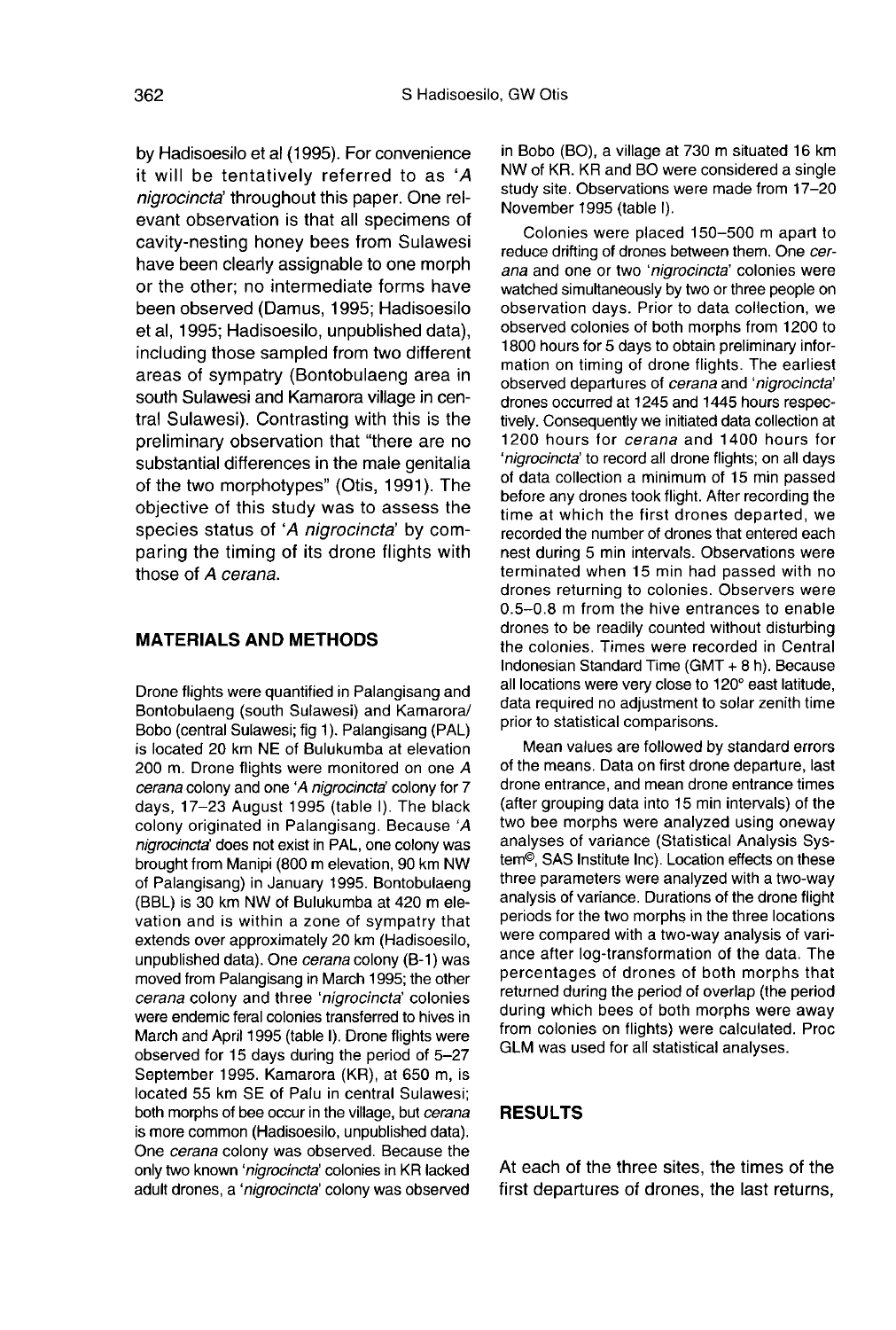

Fig 1. Map of Sulawesi indicating locations of study sites.

and mean times of returns differed significantly ( $P < 0.0001$ ; table II; fig 2), with cerana drones nearly completing their flights before the first 'nigrocincta' drones initiated their mating flights. At PAL there was considerable overlap in the distributions of the drone flight times of the two morphs (18.9-8.99% (range: 0-49.8%) of cerana drones flew in the period of overlap; for 'nigrocincta' drones: 2.3-1.2% (0-8.2%). In the other two sites there was extremely little overlap in the distributions of flight times of the cerana and 'nigrocincta' drones (BBL: cerana drones: 0.41-0.27% (0-4.5%); 'nigrocincta' drones: 0.33-0.27% (0-1.4%); KR/BO: cerana drones: 0.3-0.20% (0-0.7%); 'nigrocincta' drones: 0.5-0.31%  $(0-1.3\%)$ .

For both morphs, the mean times of first departure, mean drone entrance times, and mean times of last returning drones differed significantly between the three sites ( $P <$ 0.05; table II). The mean times of first departure of drones in KR/BO occurred earlier than in PAL. Drones of both morphs stopped flying later in PAL than in BBL and KR/BO. The earliest mean entrance times of cerana and 'nigrocincta' drones were recorded in KR and BBL, respectively.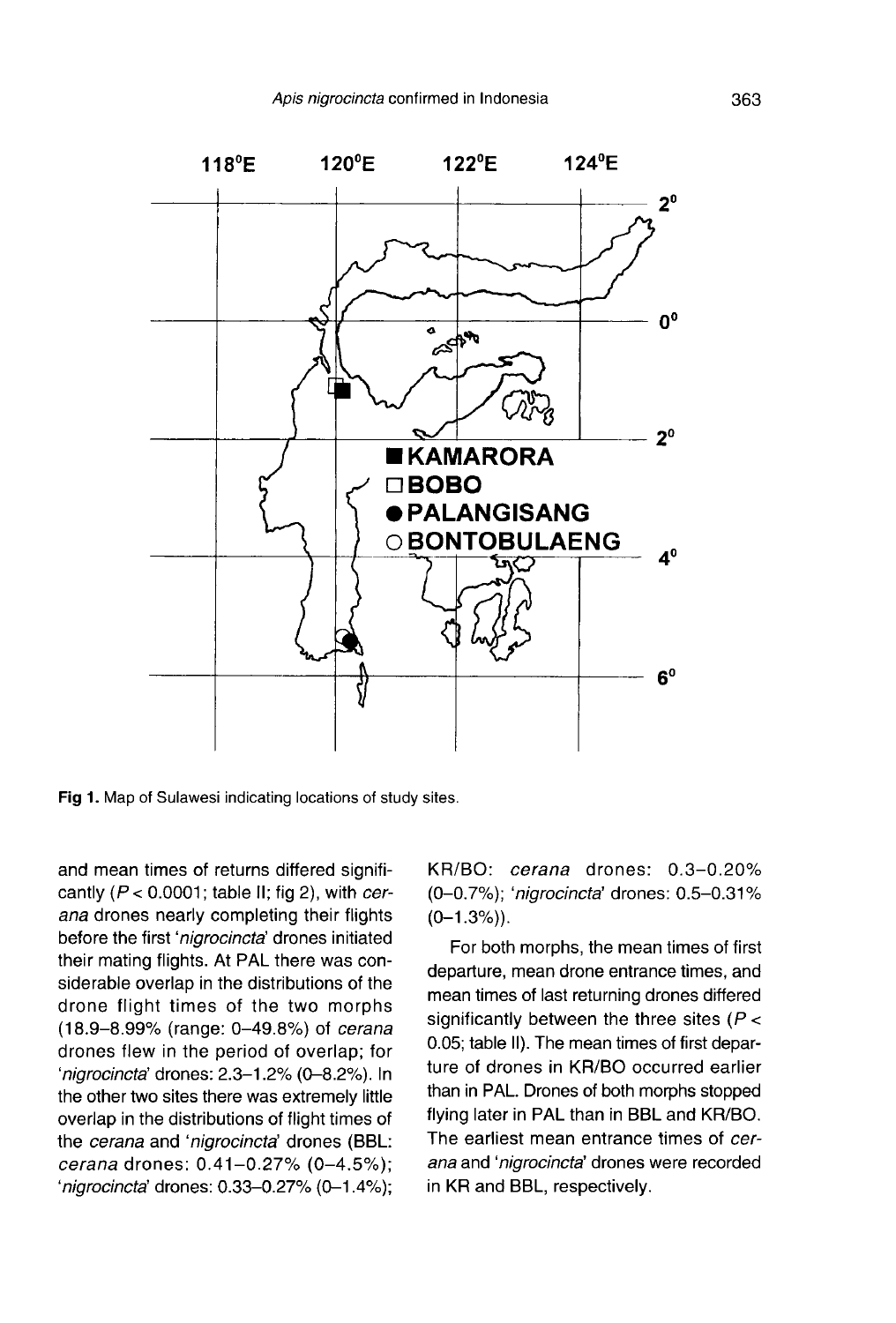| Table I. Locations, dates and colonies observed for drone flights. |                          |                          |                                                                                                                                                                                                                                                                                                                                                                                                                |                         |                     |                                                                                                                                                                                                                                                                                                                                                                                                                |                |                          |               |              |                  |             |                                                                                                                                                                                                                                                                                                                                                                                                                |                                       |                          |
|--------------------------------------------------------------------|--------------------------|--------------------------|----------------------------------------------------------------------------------------------------------------------------------------------------------------------------------------------------------------------------------------------------------------------------------------------------------------------------------------------------------------------------------------------------------------|-------------------------|---------------------|----------------------------------------------------------------------------------------------------------------------------------------------------------------------------------------------------------------------------------------------------------------------------------------------------------------------------------------------------------------------------------------------------------------|----------------|--------------------------|---------------|--------------|------------------|-------------|----------------------------------------------------------------------------------------------------------------------------------------------------------------------------------------------------------------------------------------------------------------------------------------------------------------------------------------------------------------------------------------------------------------|---------------------------------------|--------------------------|
|                                                                    | 17/8                     | 18/8                     | 19/8                                                                                                                                                                                                                                                                                                                                                                                                           | 20/8                    | 21/8                | 22/8                                                                                                                                                                                                                                                                                                                                                                                                           | 23/8           |                          |               |              |                  |             |                                                                                                                                                                                                                                                                                                                                                                                                                |                                       |                          |
| Palangisang                                                        | m<br>≻                   | $\bf{m}$<br>≻            | m<br>≻                                                                                                                                                                                                                                                                                                                                                                                                         | $\mathbf{a}$<br>≻       | m<br>≻              | $\mathbf{D}$<br>≻                                                                                                                                                                                                                                                                                                                                                                                              | m<br>≻         |                          |               |              |                  |             |                                                                                                                                                                                                                                                                                                                                                                                                                |                                       |                          |
|                                                                    | 5/9                      | 12/9                     | 13/9                                                                                                                                                                                                                                                                                                                                                                                                           | 14/9                    | 15/9                | 16/9                                                                                                                                                                                                                                                                                                                                                                                                           | 17/9           | 18/9                     | 19/9          | 20/9         | 21/9             | 24/9        | 25/9                                                                                                                                                                                                                                                                                                                                                                                                           | 26/9                                  | 27/9                     |
| Bontobulaeng                                                       | $\overline{\Delta}$      | $\overline{\mathbf{a}}$  | $\overline{a}$                                                                                                                                                                                                                                                                                                                                                                                                 | $\overline{\mathbf{a}}$ | <u>ក់</u>           | $\overline{\vec{b}}$                                                                                                                                                                                                                                                                                                                                                                                           | $\overline{a}$ | $\mathbf I$              | $\mathbf I$   | $\mathsf{I}$ | $\mathsf{I}$     | $\mathsf I$ | $\overline{B}$                                                                                                                                                                                                                                                                                                                                                                                                 | $\overline{a}$                        | $\overline{a}$           |
|                                                                    | $\overline{\phantom{a}}$ | $\mathbf{I}$             | $\mathsf{I}$                                                                                                                                                                                                                                                                                                                                                                                                   | $\mathbf{I}$            | $\mathbf{I}$        | $\mathbf I$                                                                                                                                                                                                                                                                                                                                                                                                    | $\mathbf{I}$   | $B-2$                    | $\frac{5}{3}$ | $B-2$        | $\overline{B}$ 2 | $B-2$       | B <sub>2</sub>                                                                                                                                                                                                                                                                                                                                                                                                 | $\mathsf{I}$                          | $\bar{1}$                |
|                                                                    | $\zeta$                  | ΣŢ                       | $\overline{Y}$                                                                                                                                                                                                                                                                                                                                                                                                 | $\overline{Y}$          | $\mathbf{I}$        | $\begin{array}{c} \rule{0pt}{2ex} \rule{0pt}{2ex} \rule{0pt}{2ex} \rule{0pt}{2ex} \rule{0pt}{2ex} \rule{0pt}{2ex} \rule{0pt}{2ex} \rule{0pt}{2ex} \rule{0pt}{2ex} \rule{0pt}{2ex} \rule{0pt}{2ex} \rule{0pt}{2ex} \rule{0pt}{2ex} \rule{0pt}{2ex} \rule{0pt}{2ex} \rule{0pt}{2ex} \rule{0pt}{2ex} \rule{0pt}{2ex} \rule{0pt}{2ex} \rule{0pt}{2ex} \rule{0pt}{2ex} \rule{0pt}{2ex} \rule{0pt}{2ex} \rule{0pt}{$ | $\mathbf{I}$   | $\mathbf{I}$             | $\mathbf{I}$  | $\mathbf{I}$ | $\mathbf{I}$     | $\mathbf I$ | $\begin{array}{c} \rule{0pt}{2ex} \rule{0pt}{2ex} \rule{0pt}{2ex} \rule{0pt}{2ex} \rule{0pt}{2ex} \rule{0pt}{2ex} \rule{0pt}{2ex} \rule{0pt}{2ex} \rule{0pt}{2ex} \rule{0pt}{2ex} \rule{0pt}{2ex} \rule{0pt}{2ex} \rule{0pt}{2ex} \rule{0pt}{2ex} \rule{0pt}{2ex} \rule{0pt}{2ex} \rule{0pt}{2ex} \rule{0pt}{2ex} \rule{0pt}{2ex} \rule{0pt}{2ex} \rule{0pt}{2ex} \rule{0pt}{2ex} \rule{0pt}{2ex} \rule{0pt}{$ | $\mathbf{I}$                          | $\mathbf{I}$             |
|                                                                    | I                        | $\frac{5}{2}$            | $\overline{\phantom{a}}$                                                                                                                                                                                                                                                                                                                                                                                       | $\mathbf{I}$            | $\frac{2}{\lambda}$ | $Y-2$                                                                                                                                                                                                                                                                                                                                                                                                          | $Y-2$          | $Y-2$                    | $Y-2$         | $X - 5$      | $Y-2$            | $Y-2$       | $Y-2$                                                                                                                                                                                                                                                                                                                                                                                                          | $\frac{2}{\lambda}$                   | $Y-2$                    |
|                                                                    | I                        | $\overline{\phantom{a}}$ | $\begin{array}{c} \rule{0pt}{2ex} \rule{0pt}{2ex} \rule{0pt}{2ex} \rule{0pt}{2ex} \rule{0pt}{2ex} \rule{0pt}{2ex} \rule{0pt}{2ex} \rule{0pt}{2ex} \rule{0pt}{2ex} \rule{0pt}{2ex} \rule{0pt}{2ex} \rule{0pt}{2ex} \rule{0pt}{2ex} \rule{0pt}{2ex} \rule{0pt}{2ex} \rule{0pt}{2ex} \rule{0pt}{2ex} \rule{0pt}{2ex} \rule{0pt}{2ex} \rule{0pt}{2ex} \rule{0pt}{2ex} \rule{0pt}{2ex} \rule{0pt}{2ex} \rule{0pt}{$ | $Y$ -3                  | $Y$ -3              | $Y-3$                                                                                                                                                                                                                                                                                                                                                                                                          | $Y-3$          | $\overline{\phantom{a}}$ | $Y-3$         | $\times$ 3   | $Y-3$            | $Y-3$       | $Y-3$                                                                                                                                                                                                                                                                                                                                                                                                          | $\begin{array}{c} \hline \end{array}$ | $\overline{\phantom{a}}$ |
| and Bobo<br>Kamarora                                               | 17/11                    | 18/11                    | 19/11                                                                                                                                                                                                                                                                                                                                                                                                          | 20/11                   |                     |                                                                                                                                                                                                                                                                                                                                                                                                                |                |                          |               |              |                  |             |                                                                                                                                                                                                                                                                                                                                                                                                                |                                       |                          |
|                                                                    | $\mathbf{a}$             | $\mathbf{a}$             | $\boldsymbol{\omega}$                                                                                                                                                                                                                                                                                                                                                                                          | B                       |                     |                                                                                                                                                                                                                                                                                                                                                                                                                |                |                          |               |              |                  |             |                                                                                                                                                                                                                                                                                                                                                                                                                |                                       |                          |
|                                                                    | ≻                        | ≻                        | ≻                                                                                                                                                                                                                                                                                                                                                                                                              | ≻                       |                     |                                                                                                                                                                                                                                                                                                                                                                                                                |                |                          |               |              |                  |             |                                                                                                                                                                                                                                                                                                                                                                                                                |                                       |                          |
|                                                                    |                          |                          |                                                                                                                                                                                                                                                                                                                                                                                                                |                         |                     |                                                                                                                                                                                                                                                                                                                                                                                                                |                |                          |               |              |                  |             |                                                                                                                                                                                                                                                                                                                                                                                                                |                                       |                          |

364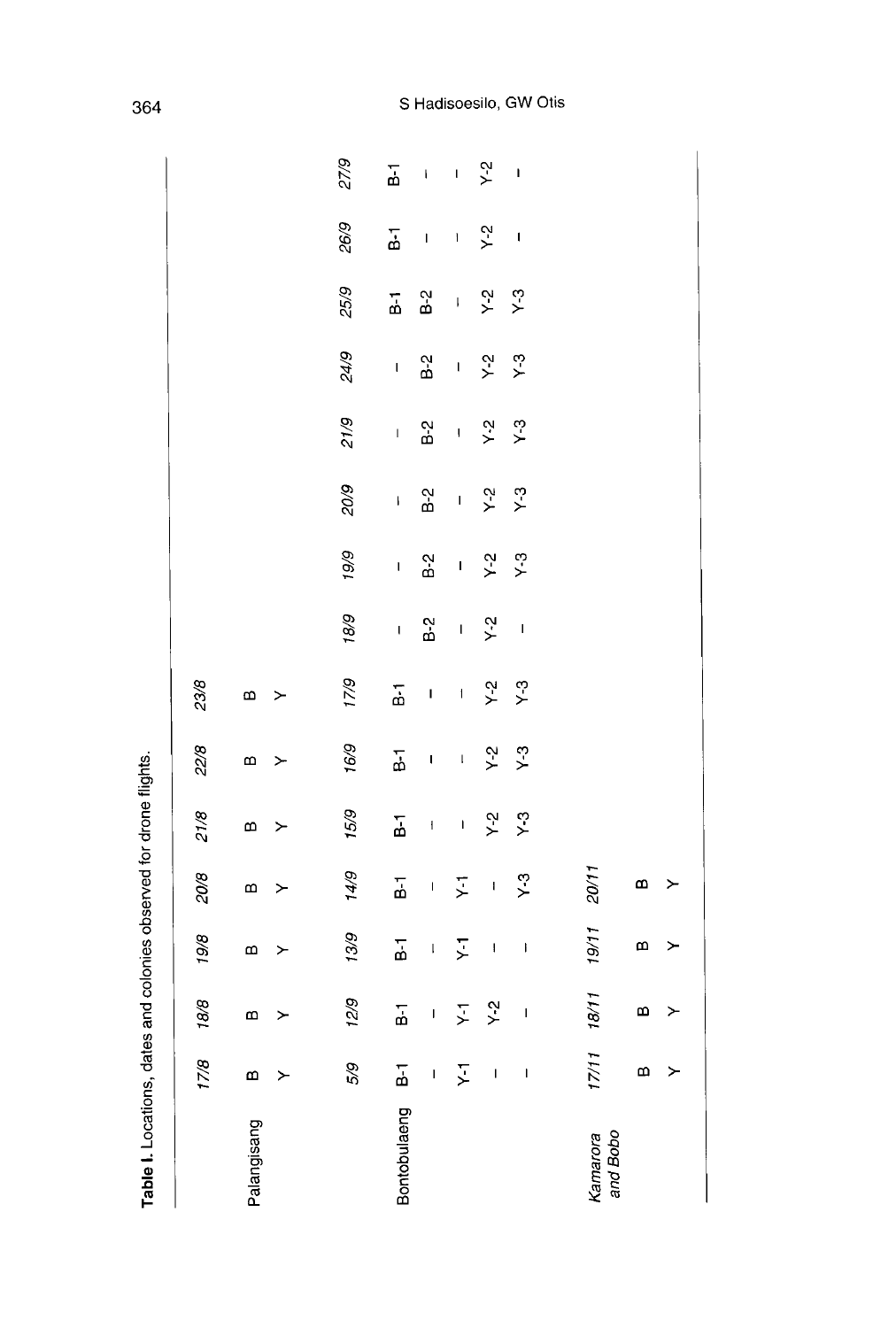| <b>Table II.</b> Means of time of first departure mean entrance time, and last entrance time of drone filights |
|----------------------------------------------------------------------------------------------------------------|
| of A cerana (B) and 'A nigrocincta' (Y) at Palangisang, Bontobulaeng (south Sulawesi), Kamarora                |
| and Bobo (central Sulawesi).                                                                                   |
|                                                                                                                |

| Location                 | No obs<br>(days) | Mean time of<br>first departure $\pm$ SE<br>(hours $\pm$ min) |                           |                      | Mean drone<br>entrance times $\pm$ SE<br>(hours $\pm$ min) | Mean time of<br>last drone entrance<br>$\pm$ SE (hours $\pm$ min) |                                           |
|--------------------------|------------------|---------------------------------------------------------------|---------------------------|----------------------|------------------------------------------------------------|-------------------------------------------------------------------|-------------------------------------------|
|                          |                  | B                                                             | Υ                         | B                    | Υ                                                          | B                                                                 | Y                                         |
| Palangisang              | 7                | $1336 \pm 9^a$                                                | $1510 \pm 9a$             | 1432 + 2ª            | $1647 + 2^a$                                               |                                                                   | $1514 \pm 3^a$ 1735 $\pm$ 3 <sup>a</sup>  |
| Bontobulaeng             |                  |                                                               |                           |                      |                                                            |                                                                   |                                           |
| <b>B-1 and Y-1</b>       | 4                | $1315 + 9$                                                    | $1528 + 9$                | $1346 + 9$           | $1621 + 9$                                                 | $1450 \pm 5$                                                      | $1715 + 5$                                |
| <b>B-1 and Y-2</b>       | 7                | $1315 \pm 6$                                                  | $1507 + 6$                | $1356 \pm 2$         | $1612 \pm 2$                                               | $1453 \pm 4$                                                      | $1713 \pm 4$                              |
| $B-2$ and $Y-2$          | 6                | $1316 \pm 6$                                                  | $1514 \pm 6$              | $1357 \pm 3$         | $1615 \pm 3$                                               | $1439 \pm 3$                                                      | $1713 \pm 3$                              |
| $B-2$ and $Y-3$          | 5                | $1318 \pm 10$                                                 | $1509 \pm 10$             | $1357 \pm 4$         | $1628 \pm 4$                                               | $1437 \pm 4$                                                      | $1728 \pm 4$                              |
| $B-1$ and $Y-3$          | 5                | $1310 \pm 7$                                                  | $1520 \pm 7$              | $1354 \pm 2$         | $1622 + 2$                                                 | $1457 \pm 5$                                                      | $1728 \pm 5$                              |
| All colonies combined 15 |                  | $1312 \pm 5^{\rm b}$                                          | $1517 \pm 4^a$            |                      | $1356 \pm 1^b$ 1618 $\pm 2^b$                              |                                                                   | $1447 \pm 3^b$ 1717 $\pm 3^b$             |
| Kamarora and Bobo        | 4                | $1246 \pm 7^{\circ}$                                          | $1456 \pm 7$ <sup>b</sup> | $1344 \pm 5^{\circ}$ | $1635 \pm 5^{\circ}$                                       |                                                                   | $1450 \pm 3^{\circ}$ 1725 $\pm 3^{\circ}$ |
|                          |                  |                                                               |                           |                      |                                                            |                                                                   |                                           |

Significant differences (P < 0.05) between values within a column are indicated by different letters. All pairwise comparisons between cerana and 'nigrocincta' are highly significant (P < 0.0001).

There was variation in the mean duration of the drone flight periods of the two morphs in the three locations. Comparing the two morphs, the durations of the flight period were significantly different in PAL  $(P = 0.0006)$  and BBL  $(P = 0.0001)$ , but did not differ in KM/BO ( $P = 0.1654$ ). Considering only the *cerana* drones, the drone flight period was longer in KR (129-14.5 min) than at PAL (103-10.9 min;  $P = 0.049$ ) or BBL (100-7.2 min;  $P = 0.010$ ); the flight periods at the latter two sites were not significantly different ( $P = 0.62$ ). For the 'nigrocincta' drones, the mating flight period was shorter in Bontobulaeng (127-5.8 min) than in either PAL (149-10.9 min;  $P = 0.048$ ) or BO (155-14.5 min;  $P = 0.035$ ); duration of the flight periods in the latter two sites did not differ  $(P = 0.64)$ .

### **DISCUSSION**

This study demonstrates that there is a large difference in the timing of flights of A cerana and 'A nigrocincta' drones in Sulawesi. Because queen mating flights largely coincide with the flight times of drones within a population (reviewed by Koeniger, 1991; see also Verma et al, 1990; Yoshida et al, 1994; Yoshida , 1995), quantification of the timing of drone flights is an easy means to determine whether two populations differ with respect to this component of their mate recognition systems. Although the timing varied between sites, the almost complete separation in mating flight times results in virtually no opportunity for hybridization between the two morphs. Morphometric and genetic analyses (Damus, 1995; Hadisoesilo et al, 1995; Smith and Hagen, 1996) have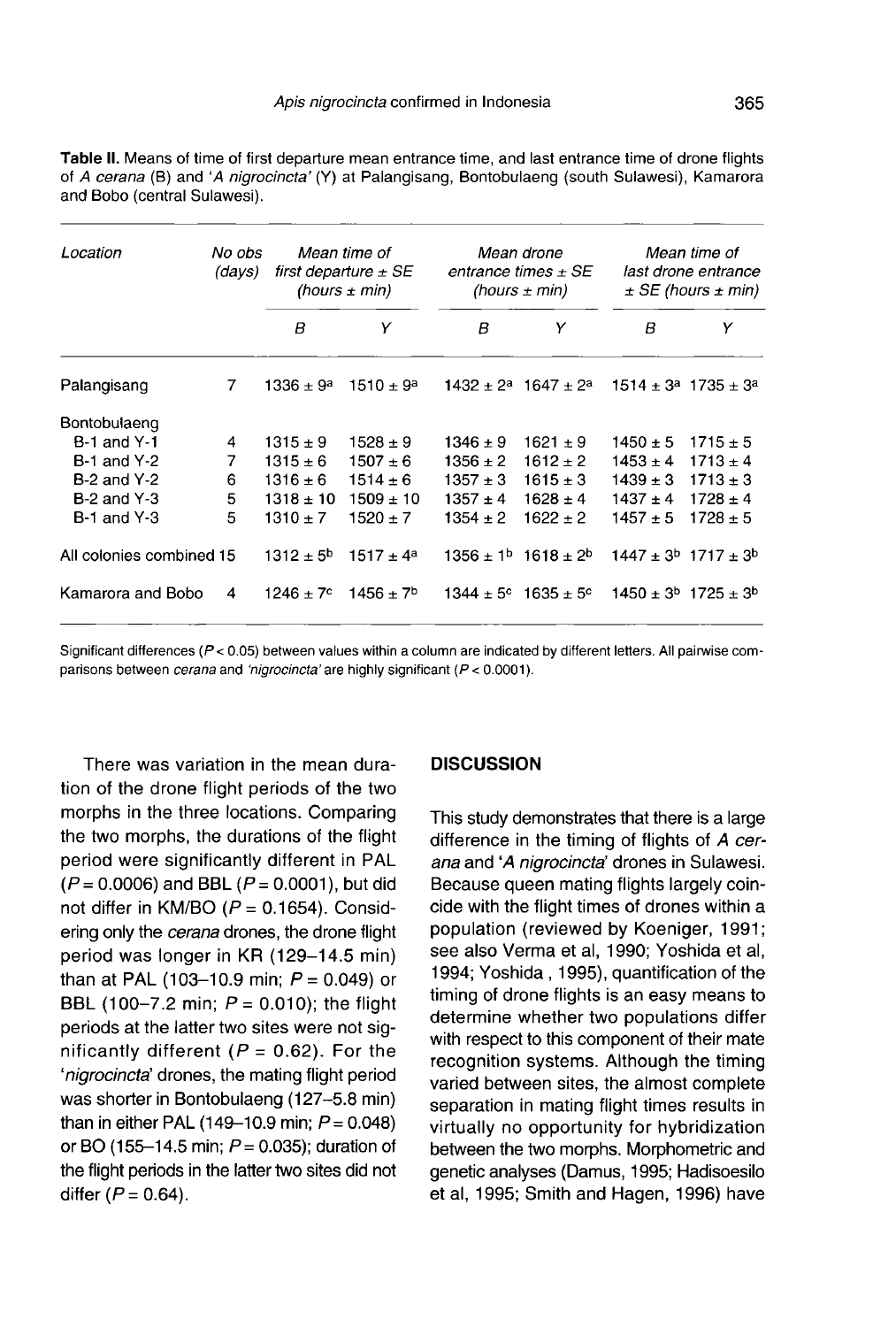

Fig 2. Timing of flights of drones in three sites in Sulawesi. Numbers of drones are represented as values relative to the maximal number ( $P = 1.0$ ) recorded returning to hives during 15 min periods. Dark and light bars represent the cerana and 'nigrocincta', respectively. Arrows indicate mean drone entrance times. Study sites:  $A =$  Palangisang;  $B =$  Bontobulaeng;  $C =$  Kamarora/Bobo.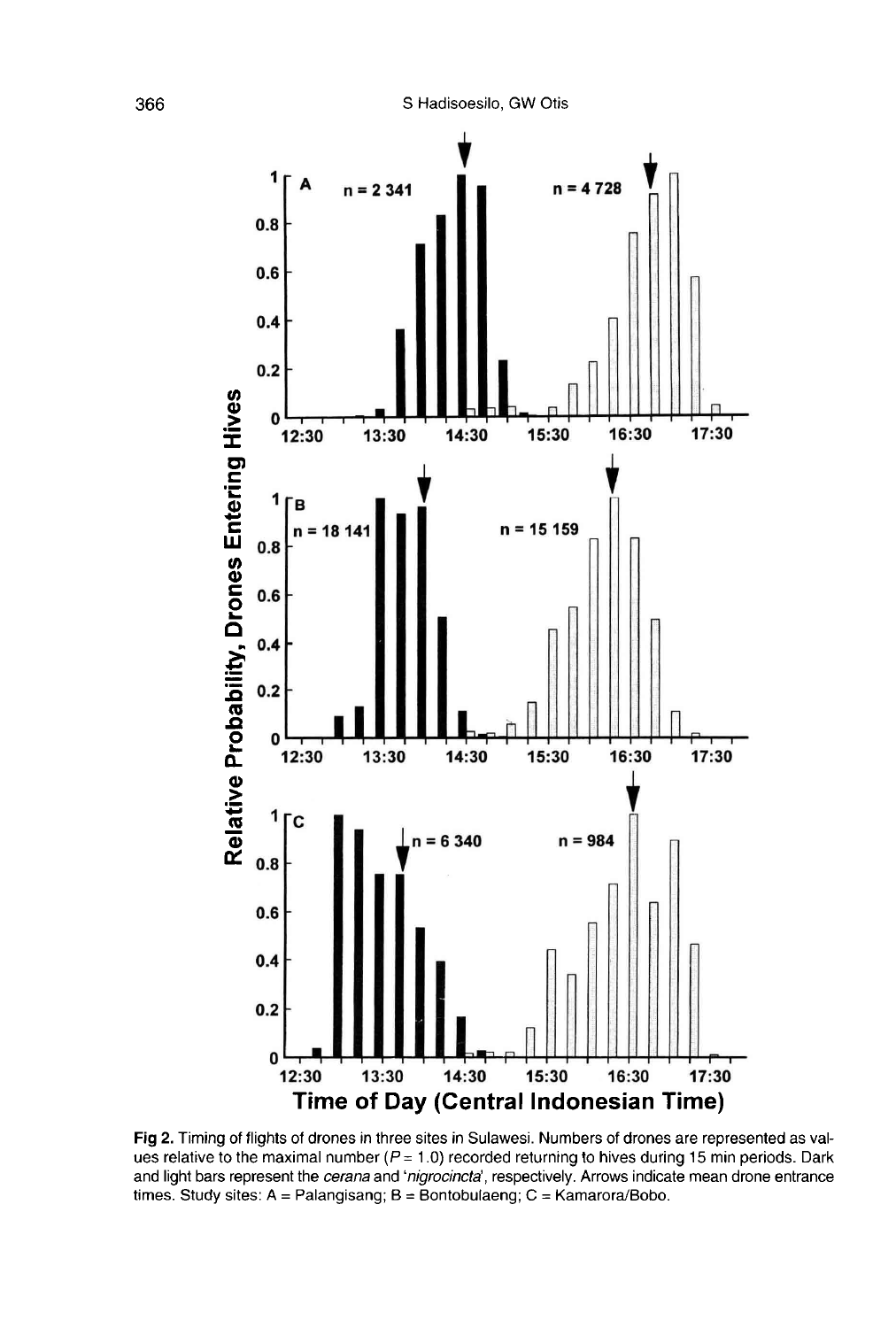demonstrated that 'A nigrocincta' is clearly distinct from A cerana from all the islands surrounding Sulawesi (Damus, 1995) and from Apis koschevnikovi of Borneo (Damus, 1995; Hadisoesilo et al, 1995). Consequently, on the basis of drone flight data we concluded that it represents a currently unrecognized species of Apis. Specimens we have examined are similar to a speci men collected by AR Wallace near "Makassar" (=Ujung Pandang) in 1856 that was later described by Frederick Smith (1861) as A nigrocincta. The type specimen is housed in the Oxford Museum Collection. Subsequent reports will consider its geographic distribution in more detail, male genitalia of A nigrocincta and A cerana, and other aspects of the biology of A nigrocincta.

There were significant differences between sites in the timing of drone flights and the duration of the drone flight periods of A cerana and A nigrocincta. The reasons for these differences are not clear, but may be related in part to afternoon temper atures (Taber, 1964; Rowell et al, 1986): at the higher elevation sites (BBL and KR/BO), recorded temperatures were cooler (maximum 29  $^{\circ}$ C) and drone flights generally occurred earlier than at Palangisang (maximum 34 °C). Unfortunately, detailed weather data were not taken, thereby eliminating the possibility of conducting more detailed analyses. Because day length, latitude, and longitude were almost identical at the times of observation in Palangisang and Bontobulaeng, they do not help in understanding the differences between the sites.

A comment is warranted concerning the specific timing of A cerana drone flights in Sulawesi relative to other sites were data have been obtained. In Sulawesi, the mean flight time (returning drones) was 1344 to 1432 hours. This is somewhat earlier than observed in relatively close proximity in Sabah, Borneo (Koeniger et al, 1988), where the mean flight time (exiting and returning

drones combined) occurred at approximately 1420 hours (data corrected to solar zenith time). In contrast, A cerana drones in Thailand have a mean flight time of approximately 1540 hours (corrected to solar zenith time by subtracting 24 min; Rinderer et al, 1993) which is much later than in the previ ous two sites. The mean flight (combined exiting and entering bees) occurs even later in the day in Japan (exiting bees only), at approximately 1515 hours (Yoshida et al, 1994), and in Sri Lanka (combined exiting and entering bees), at approximately 1655 hours (corrected to solar time; Koeniger and Wijayagunasekera, 1976). The variability between sites is remarkable. It is undoubtedly influenced by the other species of honey bees that co-exist with A cerana at the above sites, as pointed out by most of these authors but that alone does not explain all the differences. In Sulawesi, in addition to A nigrocincta and A cerana, the only other species present is Apis dorsata binghami whose drones fly at dusk.

#### ACKNOWLEDGMENTS

This paper is dedicated to CD Michener, who in 1990 bet GWO that 'A nigrocincta' would eventually be recognized as a distinct species. We particularly recognize the Indonesian Agency for Forest Research and Development for providing a scholarship for graduate studies of SH; the Balai Penelitian Kehutanan Ujung Pandang for providing funding for bee hives, some transportation, and logistical support; M Sila for advice; A Rahim for beekeeping assistance; research assistance of S Halim and F Halim; M Nasr for statistical advice; and C O'Toole for access to the type collection at Oxford University Museum. Partial support has been provided by the Biodiversity Support Program, a consortium of World Wildlife Fund, The Nature Conservance and the World Resources Institute, with funding by the United States Agency for International Development. The opinions expressed herein are those of the authors and do not necessarily reflect the views of the US Agency for International Development or the Nature Conservancy.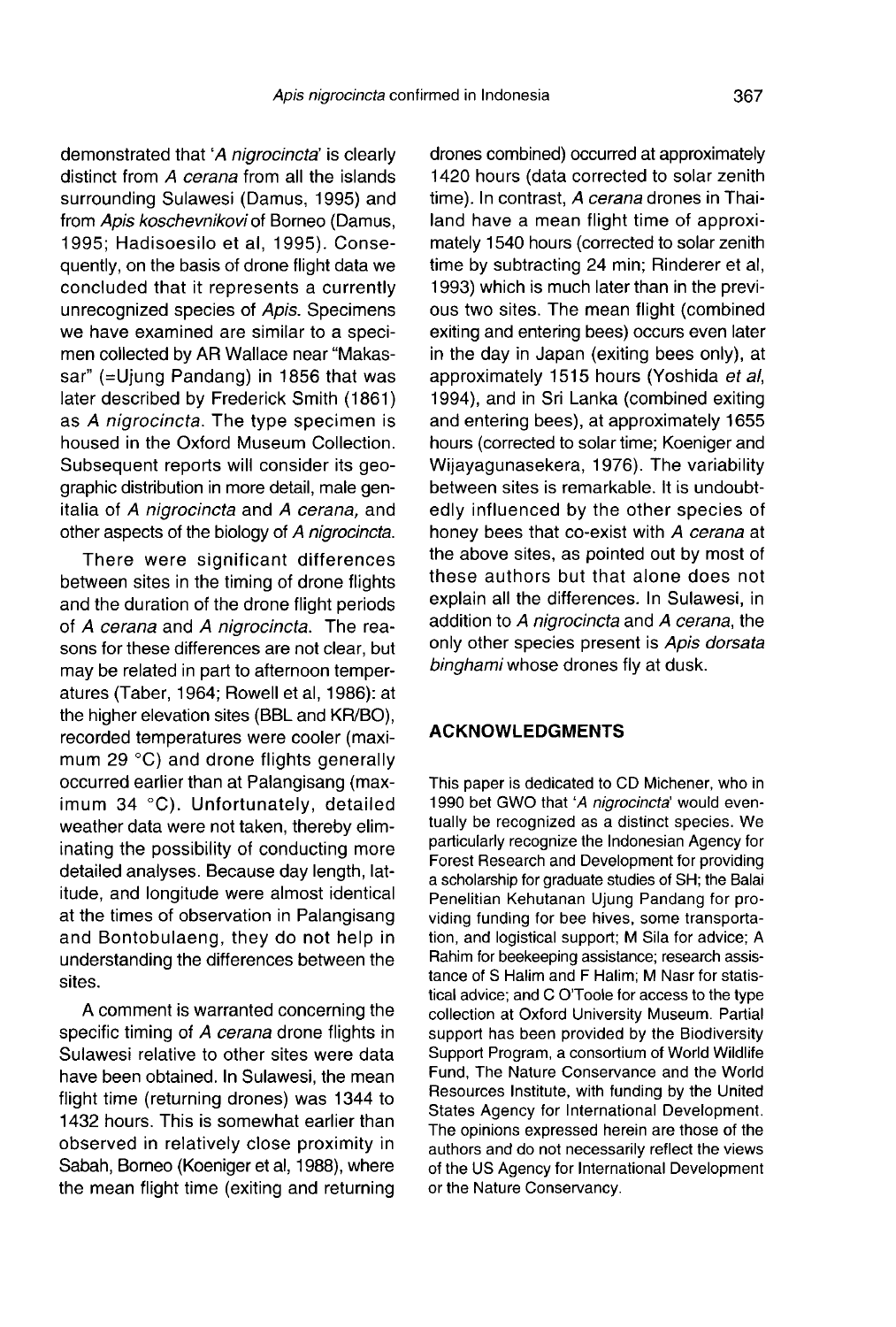Résumé — Les périodes de vol des mâles confirment la statut d'Apis nigrocincta Smith, 1861 comme espèce distincte d'Apis cerana F, 1793, à Sulawesi, Indonésie. La découverte récente de deux formes distinctes d'abeilles mellifères nidifiant dans des cavités à Sulawesi (fig 1) nous a incités à étudier la période de vols des mâles afin de déterminer le statut taxonomique d'A nigrocincta. On a relevé les vols des mâles de quatre colonies d'A cerana et de cinq d'A nigrocincta en trois sites différents comprenant deux zones de sympatrie (tableau I). Dans tous les sites les mâles du morphe cerana volaient significativement plus tôt ( $p < 0,0001$ ), l'heure moyenne se situant environ 2,4 heures plus tôt pour les mâles cerana que pour les mâles nigrocincta. Quelques mâles nigrocincta volant de bonne heure ont causé un petit chevauchement dans la distribution des périodes de vol des deux morphes (fig 2). La période de vol et la durée des vol de mâles différaient significativement d'un site à l'autre (tableau II et fig 2), les vols ayant lieu généralement plus tôt dans les sites plus élevés (plus froids). Ces données soutiennent fortement la conclusion selon laquelle les morphes représentent deux espèces distinctes, puisque la répartition temporelle des vols de mâles est séparée. D'après les études morphométriques et génétiques il est évident que le morphe le plus gros et le plus jaune correspond à une espèce non encore reconnue, qui fut autrefois décrite sous le nom d'A nigrocincta par F Smith en 1861.

Apis cerana / Apis nigrocincta / isolement reproductif / statut taxonomique / vol des mâles / Indonésie

Zusammenfassung — Beobachtungen der Drohnenflugzeiten in Sulawesi, Indonesien, bestätigen den Status von Apis nigrocincta Smith, 1861, als von A cerana F, 1793, verschiedener Art. An den kürzlich

entdeckten zwei verschiedenen Morphen der höhlenbrütenden Honigbienen von Sulawesi (Abb 1) wurden zur Bestimmung des Status von A nigrocincta als möglicherweise eigene Art Untersuchungen der Drohnenflugzeiten durchgeführt. Hierbei wurden die Drohnenflugzeiten von vier A cerana-Völkern und fünf A nigrocincta-Völkern quantifiziert. Die Völker befanden sich an drei verschiedenen Orten, an zwei dieser Orte kommen beide Morphen sympatrisch vor (Tabelle I). An allen Orten flogen die Drohnen des Cerana-Morphs signifikant früher (P< 0.0001), wobei der Mittelwert für Cerana-Drohnen etwa 2,4 Stunden früher lag als der der Nigrocincta-Drohnen (Tabelle II). Einige wenige sehr früh ausfliegende Nigrocincta-Drohnen führten zu einem geringen Ausmaß an zeitlicher Überlappung der Flugzeiten beider Morphen (Abb 2). Zwischen den Standorten gab es signifikante Unterschiede der Flugzeiten (Tabelle II; Abb 2) und der Dauer der Ausflugzeiten, wobei die Flüge generell an den höhergelegenen und kühleren Orten früher stattfanden. Das Ergebnis zeitlich getrennter Drohnenausflugzeiten unterstützt die Ansicht, daß die beiden Morphen zwei unterschiedlichen Arten zuzuordnen sind. Aus morphometrischen und genetischen Untersuchungen ist andererseits deutlich, daß es sich bei dem größeren und gelblicher gefärbten Morph um eine zur Zeit nicht anerkannte Art handelt, die bereits 1861 von F Smith als A nigrocincta beschrieben worden war.

Apis nigrocincta / Apis cerana / reproduktive Isolation / taxonomische Status / Drohnenflug / Sulawesi / Indonesia

#### **REFERENCES**

Damus MS (1995) A morphometric and genetic analysis of honey bees (Apis cerana F) samples from Malaysia: population discriminant and relationship. MSc Thesis, University of Guelph, Ontario, Canada